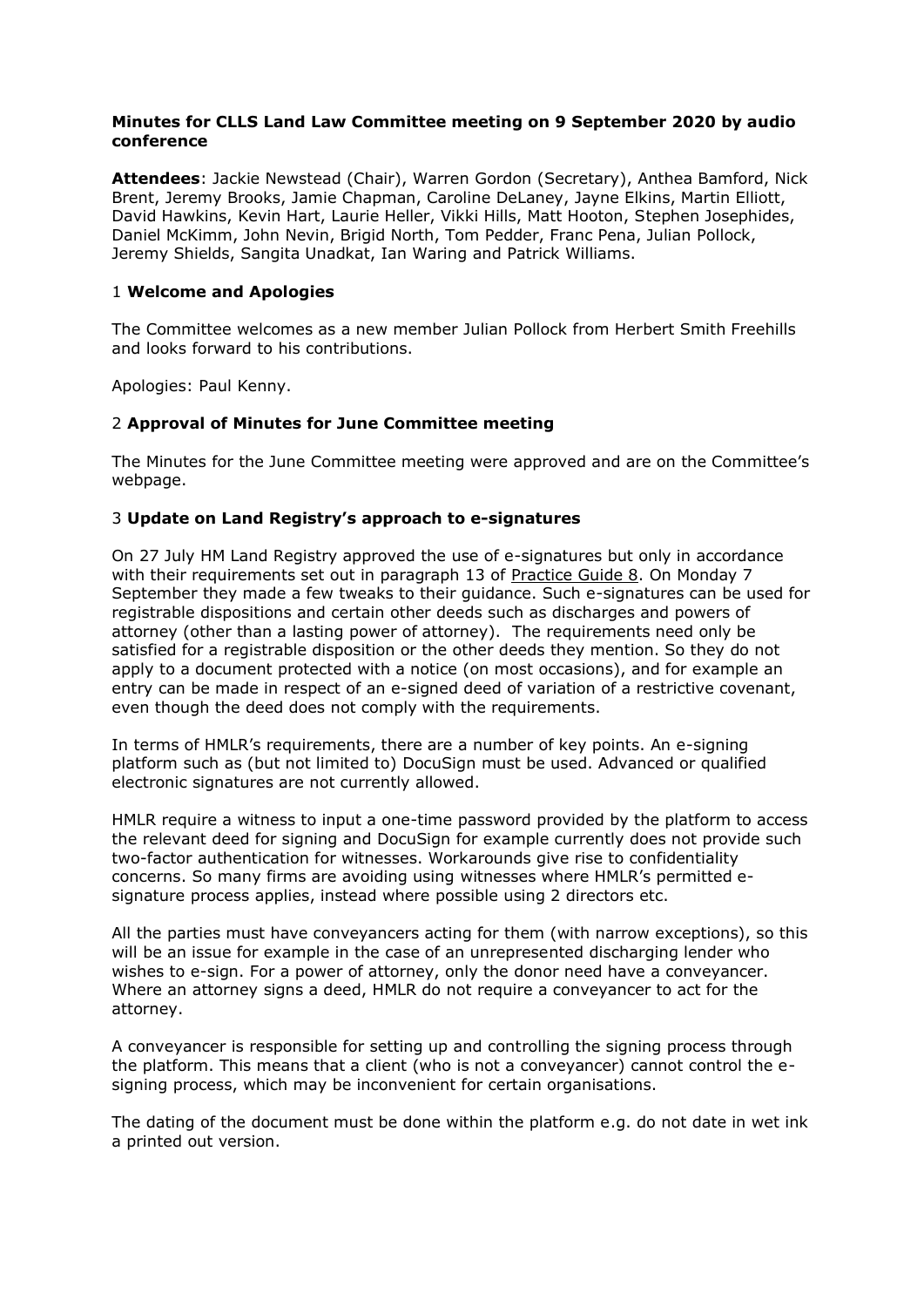The individual conveyancer making the application to HMLR must give a certificate in a prescribed form where there is an e-signed document. The form is "*I certify that, to the best of my knowledge and belief, the requirements set out in practice guide 8 for the execution of deeds using electronic signatures have been satisfied*." It is more difficult to give this certificate where the conveyancer does not control the signing process, because for example that is done by another firm. The conveyancer receives some assurance from the interim "certificate of completion" provided by DocuSign (or equivalent for another platform), which provides an audit trail for the e-signing. Some firms will also ask the firm controlling the signing process to provide them with a certificate in the form required by HMLR to help them to give the certificate to HMLR. The certificate will be read by HMLR as referring to the requirements as they are at the time the deed is e-signed.

Discussions among the PSL community suggest that there have not been many applications sent to HMLR with e-signatures and HMLR's requirements are a likely explanation for this.

HMLR's permitted process is only a short term solution to e-signatures. HMLR appear to be very keen on qualified electronic signatures (which is a more secure process) and this may be introduced in the near term. It is not known what the timescales will be or whether their current permitted process will cease to be permitted if and when the new process comes in or whether there will be a transitional period. Currently, qualified esignatures are generally not used by firms.

#### 4 **Response on two Law Society Practice Notes on the use of virtual execution and e-signatures**

The Committee was provided with a draft Q&A produced by the Law Society on how to use e-signatures and complete virtual executions. The Law Society were seeking comments. A number of Committee members provided comments which were sent to the Law Society (and circulated to the Committee). It was made clear that this was not a formal response from the Committee as a whole.

## 5 **Impact of planning changes including changes to the Use Classes Order on property documents**

On 1 September 2020 significant changes were introduced to the Use Classes Order. So for example old Class A1, A2 , A3, B1 and certain D1 and D2 uses will fall within and be replaced by a new single Class E. The new Class E – a general "commercial, business and service" use class - covers retail, food, financial services, indoor sport and fitness, medical or health services , nurseries, offices and light industry. Class E will also include a new category of 'other services which it is appropriate to provide in a commercial, business or service locality'.

Documents such as leases have or are in the course of being changed to replace the old use class with the equivalent new one. The replacement exercise is not always straightforward as some of the old uses such as A4 and A5 are now sui generis. The revised use classes do not apply to Wales.

While the revised use classes are now the law, a judicial review application has recently been made by Rights: Community: Action, a non-governmental campaign organisation, which is due to be heard between 8 -15 October and challenges the lawfulness of recent legislative planning changes including to the use classes and the general permitted development order.

The grounds for the judicial review are that the Secretary of State unlawfully failed to carry out an environmental assessment pursuant to the relevant EU Directive, or to have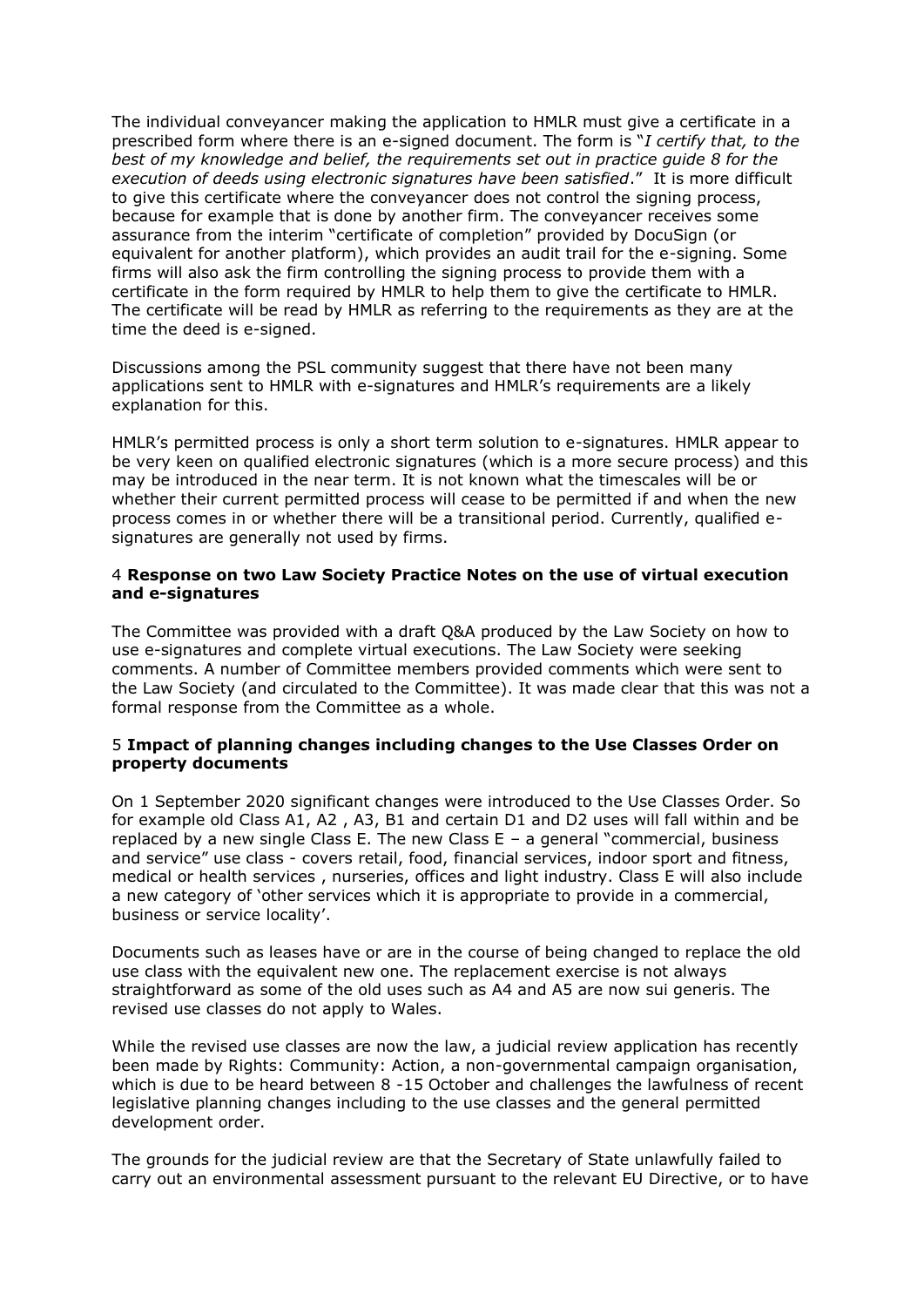due regard to the Public Sector Equality Duty, or to consider the weight of the evidence against the reforms, including prior consultation responses and the advice of experts.

The claimant's application to suspend the operation of the new legislation until the disposal of the claim, was withdrawn.

If the judicial review application is successful, there will be uncertainty about the effectiveness of references to the revised use classes in leases and other documents. As a result, until this situation is resolved, some firms will continue to refer to the old use classes in new documents, but make it clear that the reference to the 1987 Use Classes Order is to the Order in force as at 31 August 2020 (the day before the new law came into force). Some firms will not refer to the use classes, instead simply describing the use e.g. retail shop for the sale of etc.

However, for now, the revised use classes are the law and that may impact on existing leases (admittedly a minority) where the 1987 Order is not stated to be as at the date of the lease and, therefore, what was say an A1 use becomes the much wider Class E.

#### 6 **Pandemic related property documents**

Rent deferral and rent suspension arrangements and alternatives to market rent such as turnover rent continue to be the subject of discussion between landlords and tenants in the context of the pandemic. Of relevance in that regard is the Government's voluntary code of practice (published in June 2020 and touched on at the June Committee meeting) to encourage commercial tenants and landlords to work together to protect viable businesses in the light of the pandemic. The new code can be accessed [here](https://assets.publishing.service.gov.uk/government/uploads/system/uploads/attachment_data/file/897901/Code_of_Practice_for_commercial_property.pdf) and it lasts until 24 June 2021. This code does not appear especially influential; commercial dynamics seem more of an influence to parties' behaviour.

Other property documents introduce provisions to cater for delays caused by the pandemic and permitting time extensions to obligations, termination rights etc.

The moratorium on forfeiture of business leases for non-payment of rent continues until 30 September 2020. There has been a lot of recent legislative change in relation to obtaining possession of residential property.

In terms of rent concessions made in respect of the March quarter day 2020, notices are being served by landlords on former tenants and former guarantors to protect their position under section 17 of the Landlord and Tenant (Covenants) Act 1995 in relation to the 6 month limit beginning with the due date (which is the March quarter day), in case the tenant defaults on the date when the deferred rent is to be paid.

#### 7 **Government's consultation on proposals to require the provision and publication of data on contractual controls of land**

The Government is [consulting](https://assets.publishing.service.gov.uk/government/uploads/system/uploads/attachment_data/file/907213/Call_for_evidence_on_Contractual_Controls.pdf) on proposals to require the provision and publication of certain data on contractual controls of land. The Government considers that better data on land ownership and control is required to achieve its vision for the planning system, to improve the development process and to increase the public's understanding of who exercises control over land. Its particular focus is on rights of pre-emption, options and conditional contracts and its consultation seeks views on how best to improve transparency around them and what additional data should be made public. Some beneficiaries of those rights will have concerns about the public disclosure of what may be quite detailed sensitive information.

The Government proposes to have some additional data on those rights on the land register and to publish—free of charge—a contractual control interests dataset. Other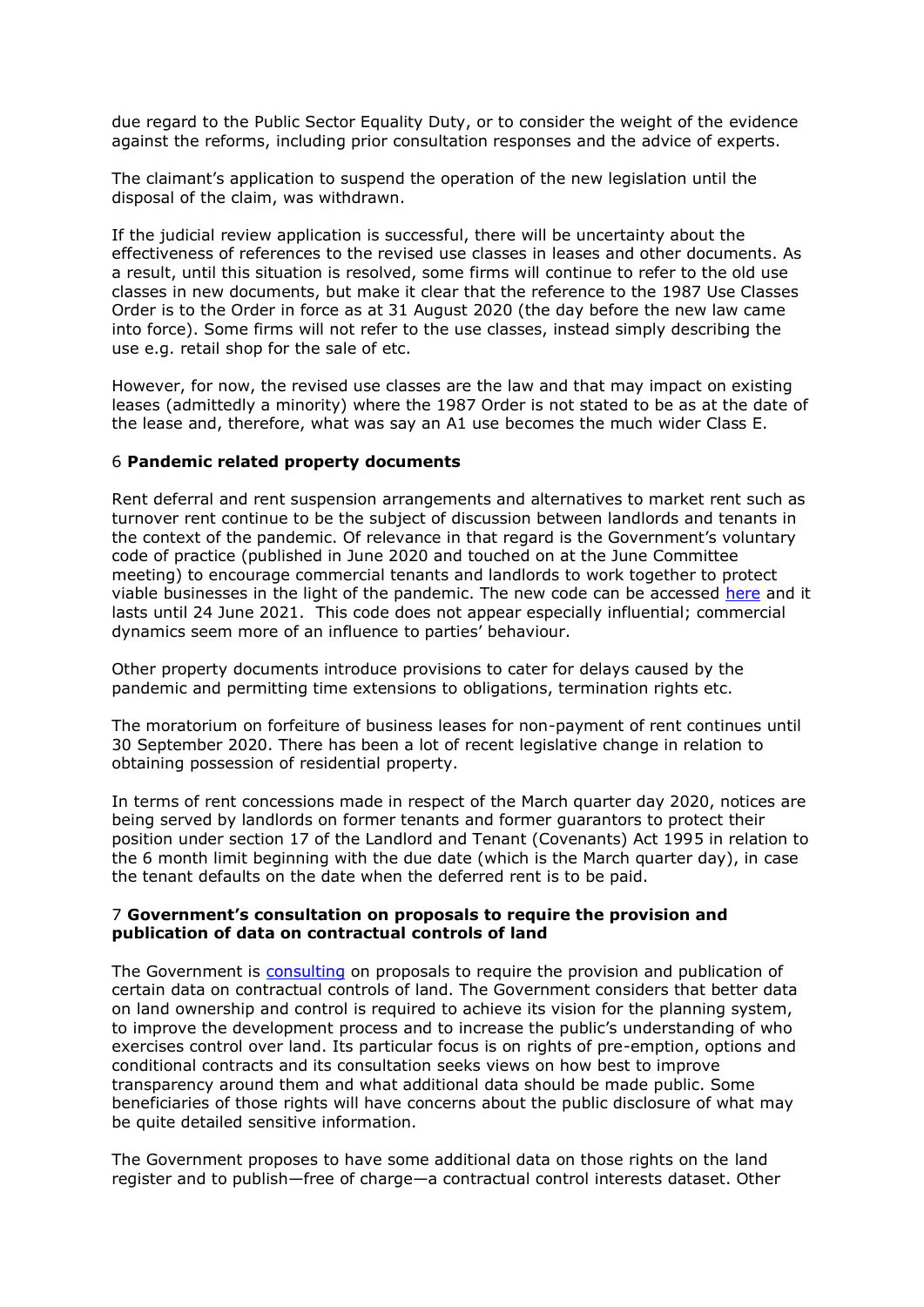data collected will be limited to official use and shared across government for the purposes of national security, law enforcement and financial stability. Details of the proposed additional data requirements and what can appear in the land register or dataset can be found in Annex A to the consultation. Price/fee information will not appear in the land register or dataset, but other information such as a lockout period will appear in the dataset and start date and longstop date in the land register and dataset.

Those rights are currently and generally protected by a notice at HM Land Registry and the proposal is to adapt through new legislation the current agreed notice system to incorporate the collection of additional data. So parties to contractual control interests would not be able to apply for an agreed notice at HMLR until the additional data has been supplied and the ability to use a unilateral notice will be removed. In case the beneficiary of the interest eschews using a notice and seeks to use a restriction to protect their interest, the Government will consider whether such interest should not be capable of protection by a restriction.

The Government intends to retain current HMLR procedures for excluding prejudicial information (i.e. the exempt information document system), but not where it is additional data that needs to be provided under the new regime.

Responses to the consultation are to be provided before 23.45 on 30 October 2020.

The Committee's view was that the proposals extended too widely, impacting on transactions that had nothing to do with the mischief that the Government was seeking to address, land banking. For example, it was inappropriate for it to apply to preemptions in a shopping centre which have their own commercial justification that has nothing to do with stymying development opportunities. Equally, it should not apply to rights where the beneficiary of the right will occupy. Instead, consideration should be given to the proposals applying only to organisations that have rights of the relevant type affecting land in aggregate above a particular threshold (say in square feet). While the proposal is to collect the data via the transactional/Land Registry process, it was noted that as an alternative there could be a duty on organisations to report (as a corporate responsibility) where the threshold mentioned was exceeded. Also the request for information about the rights needs to be more focused and workable, again aimed at tackling the mischief.

The Committee considered that the proposals in this consultation are potentially significant and intends to provide a response. **Please let Warren know by close of business 16 September if you wish to be involved.** The Committee will liaise with the PSL groups on a response.

# 8 **Final comments on Rent Deposit Deed**

The Committee was provided with the final form rent deposit deed in the papers for the Committee meeting. Jayne Elkins subsequently had a few comments shown in the attachment which are accepted by the drafting sub-group. The Committee has no further comments and the document will be added to the Committee's webpage. **CLLS will explore with Project Associates publicity for the document. Warren will mention it to the PSL community**.

## 9 **Publicity for undertakings document**

There has been some good publicity for the Committee's new [undertakings](http://www.citysolicitors.org.uk/clls/clls-precedent-documents/borrowers-solicitors-undertakings-for-benefit-of-lenders-solicitor-and-security-agent-trustee-re-post-completion-matters/)  [document](http://www.citysolicitors.org.uk/clls/clls-precedent-documents/borrowers-solicitors-undertakings-for-benefit-of-lenders-solicitor-and-security-agent-trustee-re-post-completion-matters/) (Borrower's solicitor's undertakings for benefit of lender's solicitor and security agent/trustee re post-completion matters). Estates Gazette had a headline referring to the document and it has been mentioned to the CLLS's Financial Law Committee and the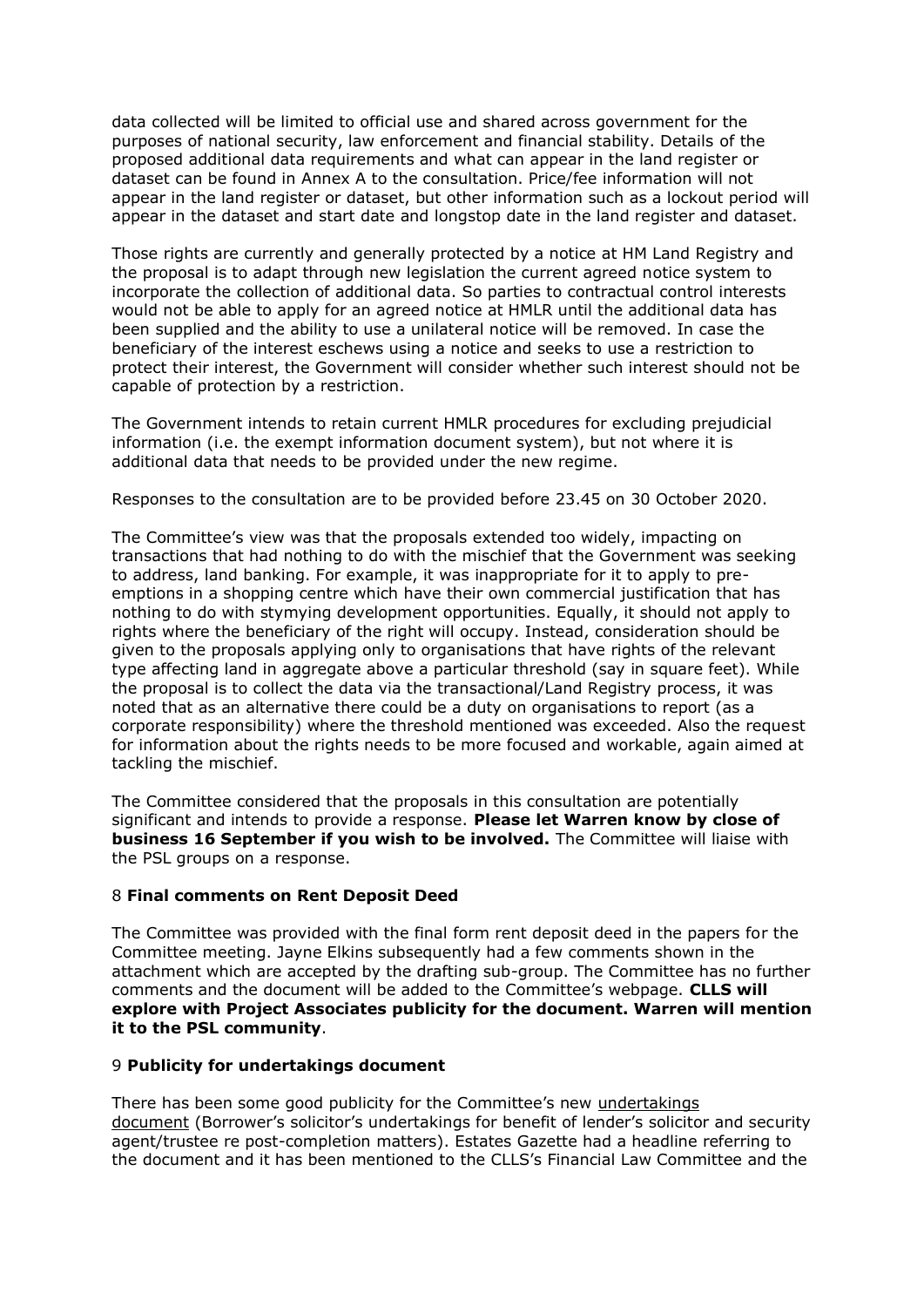Loan Market Association. The Committee intends the document to be a useful standard generally acceptable to firms to avoid unnecessary negotiation.

We have had an interesting point raised as to why the obligation to make the Land Registry application within the priority period is conditional on the borrower's solicitors having received the DS1 in respect of existing charges to be discharged and evidence of identity for unrepresented parties. The point was that from a lender's perspective the borrower's solicitors should be required to make the application within the priority period even if the DS1 and evidence of identity have not been received, to protect the lender's priority. The point will be considered by the drafting sub-group.

# 10 **Certificate of title project**

The drafting project on the new edition of the Certificate of title is ongoing with the subgroup currently working on the front-end of the Certificate and Schedule 5. A further report will be provided at the November Committee meeting.

# 11 **Code for Leasing Business Premises**

The [Code for Leasing Business Premises](https://www.rics.org/globalassets/code-for-leasing_ps-version_feb-2020-1.pdf) became effective on 1 September 2020 and the Committee will keep under review and discuss at future meetings the impact of the Code on heads of terms, negotiations and the content of leases.

# 12 **VAT and landlord and tenant barter transactions**

HM Revenue and Customs has released *[guidance](https://www.gov.uk/government/publications/revenue-and-customs-brief-11-2020-vat-and-stamp-duty-land-tax-when-existing-leases-between-landlords-and-tenants-are-varied/revenue-and-customs-brief-11-2020-vat-and-stamp-duty-land-tax-when-existing-leases-between-landlords-and-tenants-are-varied)* confirming that they do not consider that a number of commonly agreed landlord and tenant lease concessions (given in exchange for landlord favourable lease variations) should be classed as barter transactions for VAT purposes. Such classification has had VAT implications for both landlords and tenants and caused extra administration.

The guidance clarifies that certain lease variations agreed to by tenants for rent concessions should not be considered as taxable supplies (i.e. they are not a barter for VAT purposes), for example:

- where a landlord gives a rent free, rent reduction or rent holiday and the tenant does nothing in return and there are no other changes to the lease;
- where the tenant agrees to extend the term of the lease or agrees to a variation to a break clause in the existing lease; or
- where the tenant agrees to take a new lease with new terms.

There are still a number of landlord and tenant deals where the VAT barter regime is relevant.

Separately on VAT, on 2 September, HMRC published [Revenue and Customs Brief 12](https://www.gov.uk/government/publications/revenue-and-customs-brief-12-2020-vat-early-termination-fees-and-compensation-payments)  [\(2020\)](https://www.gov.uk/government/publications/revenue-and-customs-brief-12-2020-vat-early-termination-fees-and-compensation-payments) (following some ECJ decisions) to provide that fees and compensation/damages paid for early withdrawal from an agreement (such as a break in a lease) are normally treated as consideration for a supply of goods or services and are, therefore, generally liable to VAT. This has retrospective effect meaning parties may need to account to HMRC for back payments of VAT (4 year time limit for adjusting returns).

## 13 **Law Commission's new reports on residential leasehold and commonhold reform**

The Law Commission in July published 3 [reports](https://www.lawcom.gov.uk/project/residential-leasehold-and-commonhold/) on residential leasehold and commonhold reform, covering the right to manage, leasehold enfranchisement and commonhold. The Committee will follow with interest what happens next.